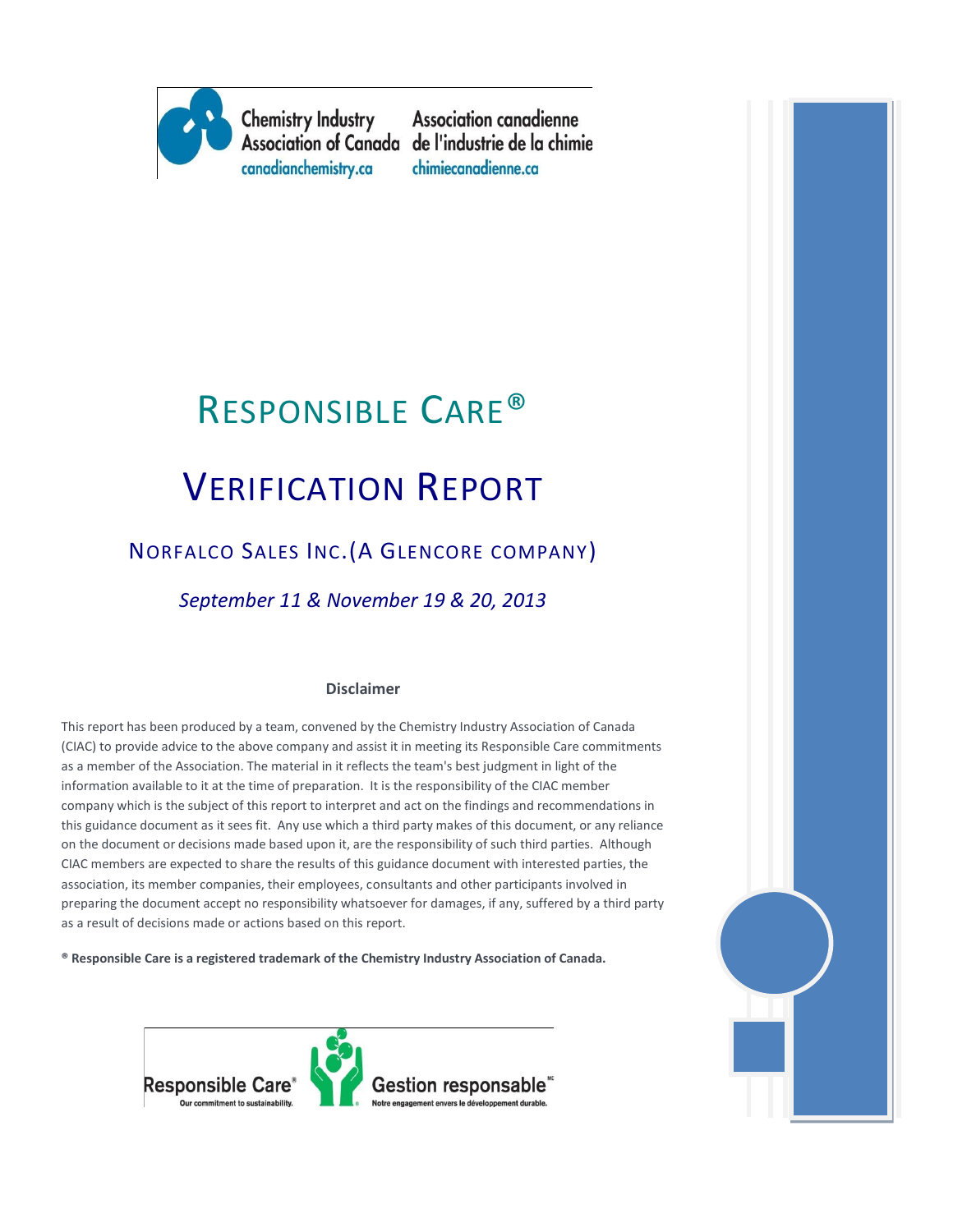## EXECUTIVE SUMMARY

This report documents the observations and conclusions of the independent verification team tasked with conducting a Responsible Care Verification of NorFalco Sales Inc., a Glencore company. The verification was undertaken on September 11, 2013 and November 19, 20 2013. and included a team member visit to the contractor Transflo transloading terminal in Toledo Ohio. The verification team also conducted interviews with other company personnel at the head office and external stakeholders at locations the team was unable to visit. The team had scheduled telecom interviews with the manager of four other contractor terminal sites according to a set RC agenda to assess and confirm that the NorFalco sulfuric acid products were handled as per NorFalco RC guidelines and procedures. This was the sixth Responsible Care verification completed for NorFalco Sales Inc. The last verification was completed in February, 2011. In 2011, NorFalco Inc. was owned by Xstrata but in May, 2013 Xstrata was purchased by Glencore International plc a world class mining & metal refining company based in Switzerland. Glencore has also a sulfuric acid sales division and the new company name is GlencoreXstrata plc.

While considering all aspects of the Responsible Care Commitments during this verification the team placed an emphasis on conducting an in-depth examination of company aspects related to:

- Verify that NorFalco adheres to the new codes of practice and their intent.
- Intent of the new GlencoreXstrata Group to continue to support the RC approach of NorFalco Inc. and NorFalco Sales Inc. (NorFalco).
- NorFalco values, code of conduct, social responsibility and sustainability guidelines and practices and their continuity under the newly formed GlencoreXstrata senior management jurisdiction.
- NorFalco management procedures and practices to ensure that their approved service contractors operate their facilities according to the NorFalco RC guidelines and procedures.
- NorFalco product stewardship approach (procedures & guidelines) and practices.
- NorFalco Risk Management Guidelines for marine, rail, road and terminal operations by contracted third parties.
- Verifying that third party contractors in either their transportation or distribution activities adhere when feasible to the RC principles and NorFalco guidelines.

As a result of the examination conducted, the verification team is of the opinion that the Responsible Care Ethic and Principles for Sustainability are guiding company decisions and actions, and that a self-healing management system is in place to drive continual improvement. The team believes that the company is capable of responding to the Work in Progress identified during the verification - summarized below and discussed in detail in the report. The verification is complete and no further involvement is required by the verification team.

Signed: *\_\_Marcel Émond\_\_\_\_\_\_\_\_\_\_\_\_\_\_\_\_\_\_\_\_\_\_\_\_\_* Date: \_\_January 2, 2014\_\_\_\_\_

Verification Team Leader

For more information on this or a previous Responsible Care Verification Report, please contact your local company site or the company's overall Responsible Care coordinator:

Eric Kuraitis Technical Representative, Sr. & RC Coordinator Tel #; 905-476-4437 email; ekuraitis@glencore-ca.com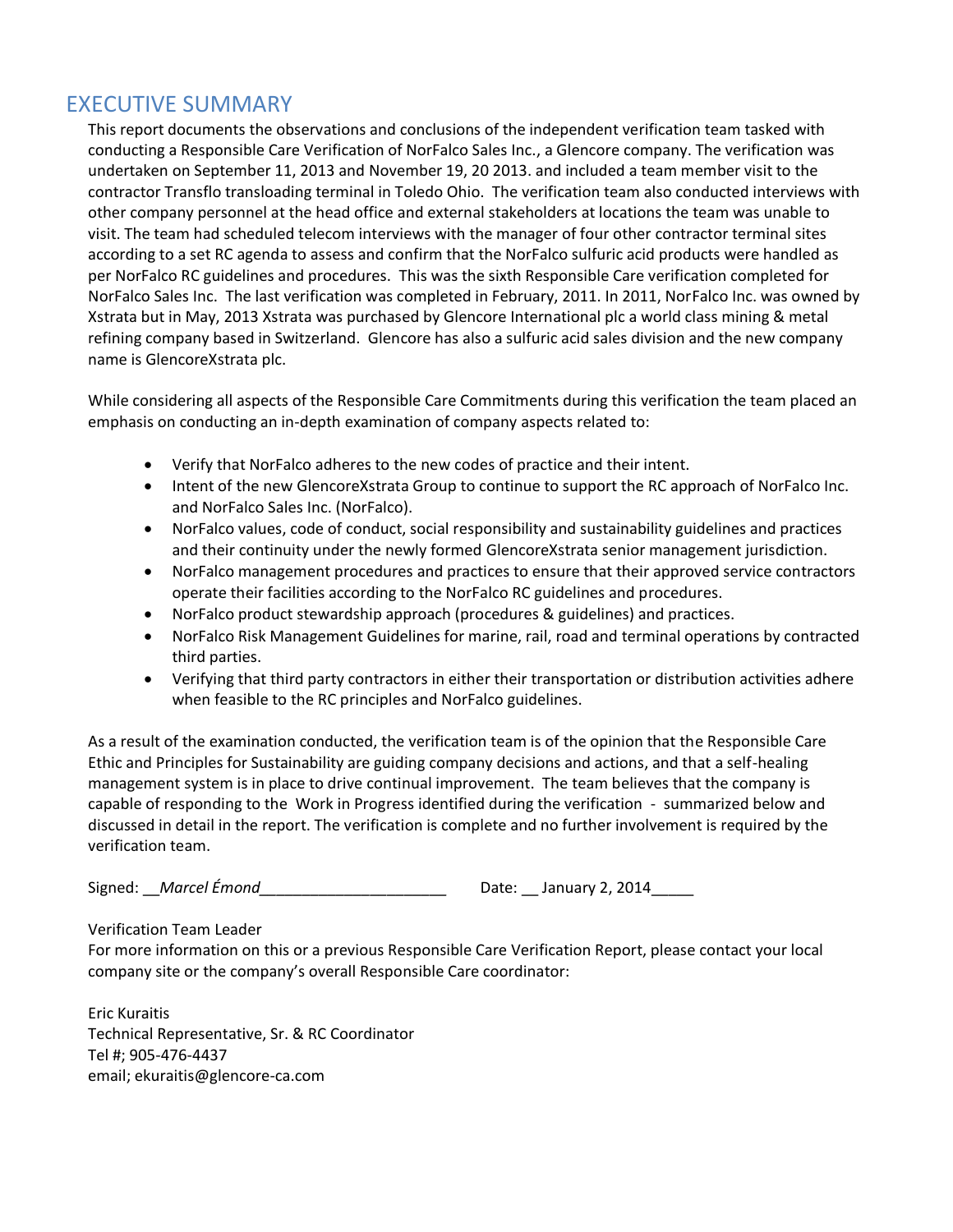## SUMMARY OF VERIFICATION TEAM OBSERVATIONS

## Findings Requiring Action

None to report

#### Works in Progress

• Ensure that all present terminals will sign and adhere to the newly revised contract which include added requirements on sustainable development, anti-bribery, anti-corruption amongst other focus areas.

#### Improvement Opportunities

- Re-assess the Terminal Risk Management Guidelines wording and/or implementation to ensure that all terminals have the same approach to the product risk management, the worst case and most probable case scenario, their outreach activities with their adjacent /nearby neighbours and clarification of the guidelines to be in compliance with terminal contract articles 22.1 and 22.4.
- Re-assess the transportation selection/approval criteria for carriers customer pick up and company secondary carriers to ensure similar safe road performance as required for the NorFalco selected primary carriers.
- Ensure the follow up of third party terminal verification report findings within 30 days.
- Revise and adapt the Rail Transportation Guidelines to effectively apply it to all major and short line railroad companies.

#### Successful Practices

- Inclusion of the respect of human rights in their values, codes of conduct and social responsibility documents.
- Carrier of the year award based on safety criteria and promotion of the award at scheduled RC events.
- NorFalco web site public information and promotion of RC linked to multiple activities related to HSSE are outreach best practices.
- Every year the company has seminars on sulfuric acid safe handling for its customers and interested third parties including City local first responders.
- The rail transportation of sulfuric acid in a tank car reinforced shell is used to reduce and eliminate the risk of an accidental leak in case of a severe impact.
- Procedures to require a pressure test of the road carrier flexible hoses on a quarterly basis and maintain data on hose testing.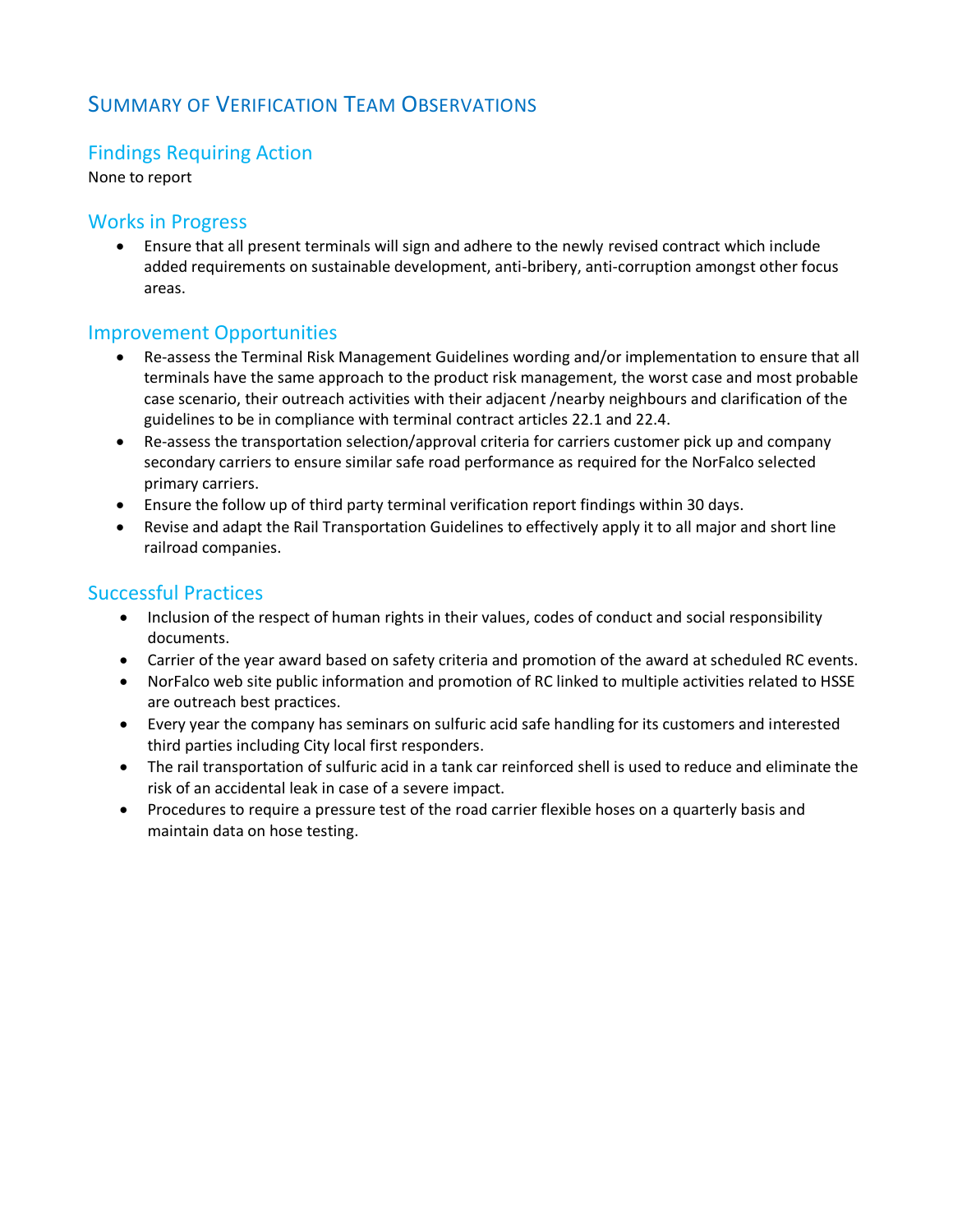## 1. INTRODUCTION

## 1.1 About Responsible Care Verification

As a member of the Chemistry Industry Association of Canada (CIAC),the most senior executive responsible for NorFalco Sales Inc. operations in Canada attests annually to CIAC and its peers that the company's operations conform to the expectations contained in the Responsible Care Commitments and are guided by *Responsible Care Ethic and Principles for Sustainability*.

#### *The Responsible Care® Ethic and Principles for Sustainability*

*We are committed to do the right thing, and be seen to do the right thing.*

*We dedicate ourselves, our technology and our business practices to sustainability - the betterment of society, the environment and the economy. The principles of Responsible Care® are key to our business success, and compel us to*:

- work for the improvement of people's lives and the environment, while striving to do no harm;
- be accountable and responsive to the public, especially our local communities, who have the right to understand the risks and benefits of what we do;
- take preventative action to protect health and the environment;
- innovate for safer products and processes that conserve resources and provide enhanced value;
- engage with our business partners to ensure the stewardship and security of our products, services and raw materials throughout their life-cycles;
- understand and meet expectations for social responsibility;
- work with all stakeholders for public policy and standards that enhance sustainability, act to advance legal requirements and meet or exceed their letter and spirit;
- promote awareness of Responsible Care, and inspire others to commit to these principles.

As an element of this commitment to Responsible Care, NorFalco must, every three years, participate in an external verification intended to:

- 1. Provide the Executive Contact with an external perspective when assessing if the company is indeed meeting the intent of the Responsible Care Commitments, along with advice on areas that may require attention;
- 2. Identify opportunities for assisting the company when benchmarking its own practices and performance against those of its peers, thus supporting continual improvement;
- 3. Contribute to the credibility of Responsible Care amongst company personnel and stakeholders, as well as the stakeholders of the broader industry;
- 4. Identify successful company practices that can be promoted to peers in the CIAC membership; and
- 5. Support the identification of areas of common weakness so that collective tools and guidance can be developed to improve performance in those areas across the CIAC membership.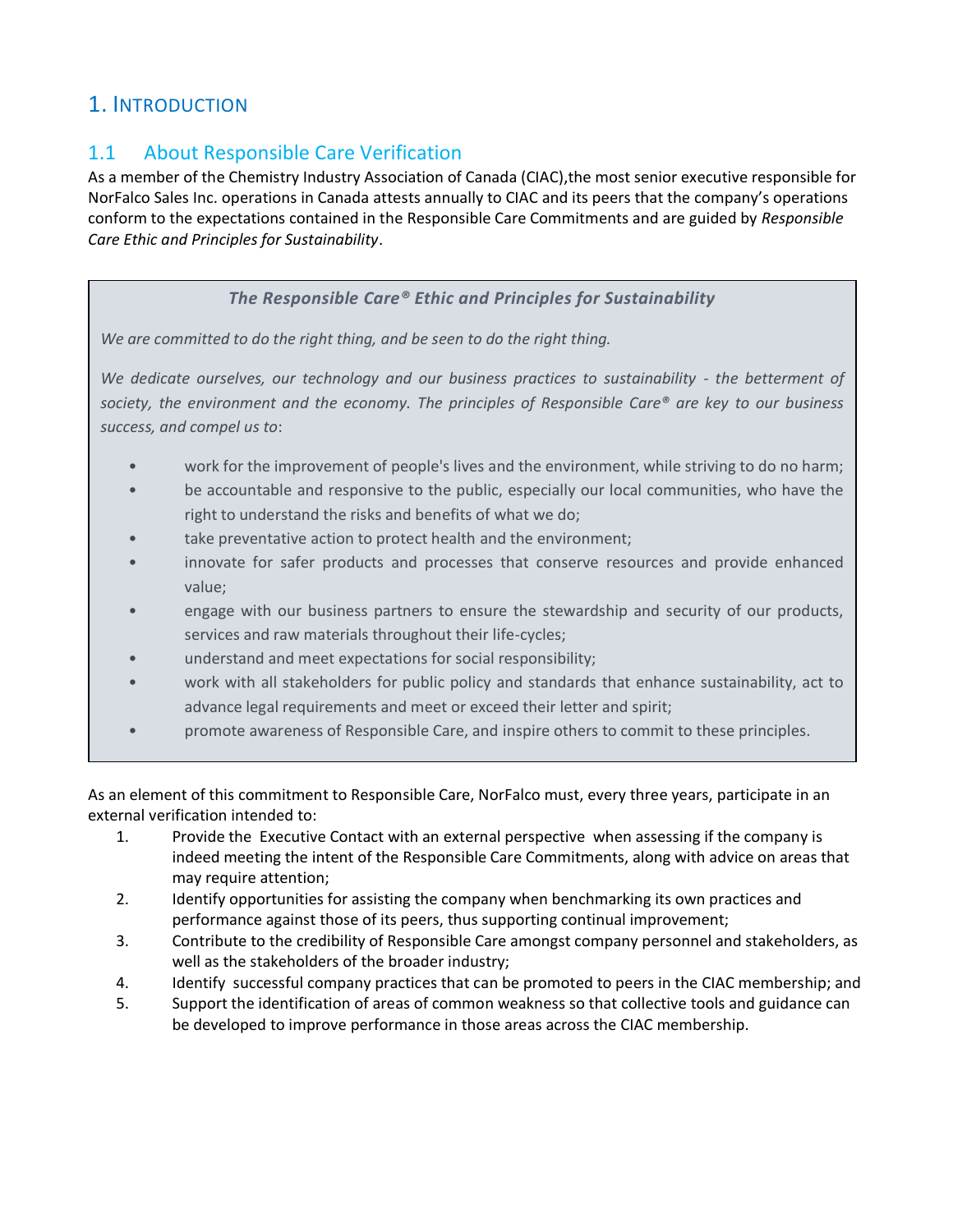Verification is conducted according to a common protocol, developed by the association's members and others, including several critics of the chemical industry. The verification is conducted by a team consisting of:

- Knowledgeable industry experts with experience in Responsible Care;
- A representative of the public at large (usually with a public interest background and with experience in Responsible Care gained from serving on the CIAC's National Advisory Panel) and
- One or more representatives of the local communities where the company's facilities are located.

Once completed, the Verification Report is made publicly available through the CIAC website [\(www.canadianchemsitry.ca\)](http://www.canadianchemsitry.ca/). NorFalco is also is expected to share the report with interested persons in its communities and other stakeholders as part of its ongoing dialogue processes.

Additional information on Responsible Care and / or the verification process can be found at the CIAC website [www.canadianchemistry.ca,](http://www.canadianchemistry.ca/) or by contacting the Responsible Care staff at CIAC at [glaurin@canadianchemistry.ca](mailto:glaurin@canadianchemistry.ca) or (613) 237-6215 extension 233.

## 1.2 About NorFalco Inc. /NorFalco Sales Inc.

NorFalco Sales Inc. (NorFalco) is a subsidiary of NorFalco Inc. which has its headquarter in Seven Hills, Ohio. NorFalco Sales Inc. has its administration office in Mississauga Ontario. NorFalco Inc. sole business is the marketing and distribution of sulfuric acid mainly obtained from the Canadian four metal refining smelters of Glencore and CEZinc. The bulk of the sulfuric acid storage capacity is the property of Glencore at their smelter sites.

NorFalco Inc. has no physical assets. The company leases or contracts with third parties the required services to store, transport and distribute sulfuric acid products of different concentrations (93 & 98%) to numerous industrial sectors (123 customers). They have a dedicated fleet of leased rail cars, contract with primary or secondary carriers, several terminal or railcar transloading contracts in Canada and the USA. They handle more than 30K loads of sulfuric acids annually. They have a leased dedicated tank car fleet of about 1600 cars with a reinforced shell to minimize leaks in case of severe impact. They lease rail car to road tanker transloading facilities in some 12 locations close to their major customers. They have contracts with approximately 27 road carriers including 8 majors. They also chartered ocean vessels (about 12/yr) for large export volumes (7- 10KT/shipment) from Glencore's plants located on the shore of the St-Lawrence river and in Belledune, NB. They have about 50 employees which includes technical representatives to service customers throughout Canada and the USA.

In May 2013, Glencore International plc a world class metallurgical and energy company with its headquarter in Switzerland acquired all the business and global assets of Xstrata's. The new company called GlencoreXstrata is now present in 50 countries with more than 150 mining and metallurgical sites and employs some 190K people. Both companies before the acquisition had a sulfuric acid distribution business. NorFalco Inc. will continue with its business approach focused on intensive customer support and technical services along the RC guidelines and principles.

More information can be found at GlencoreXstrata's web site - glencorexstrata.com or for NorFalco www.NorFalco.com.

#### 1.3 About This Verification

The verification of NorFalco Inc. was conducted on September 11 and November 19 & 20, 2013 and included team visits to the Mississauga, ON administration office and a team member to the Toledo, Ohio transloading site. The verification team also conducted interviews with the management team of four other terminals to verify their procedures and practices for compliance with the NorFalco Risk Management Terminal and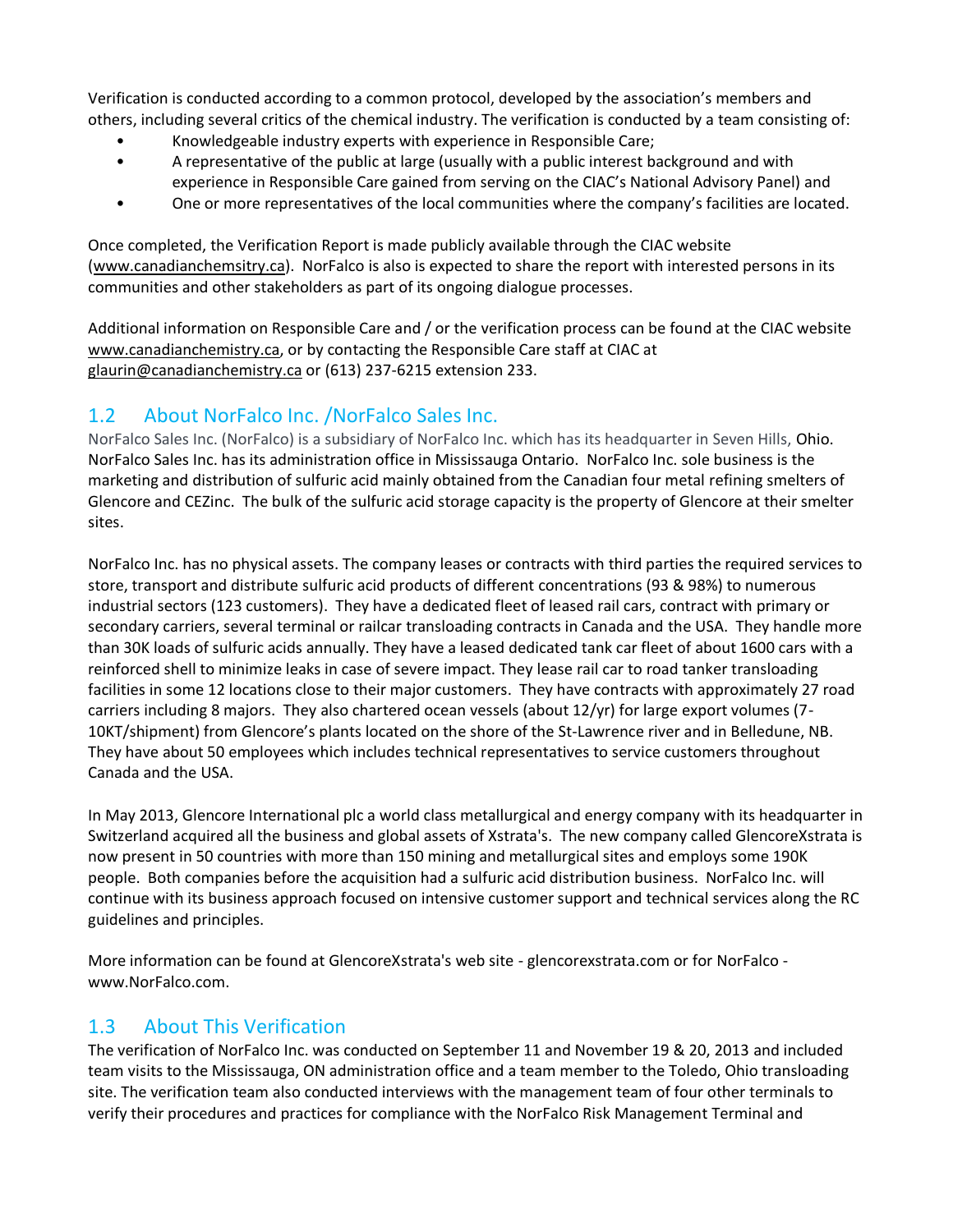Distribution Guidelines and with several company personnel responsible for each sector of the business and RC compliance. During the course of the verification, the team had the opportunity to interact with a wide range of company personnel, as well as stakeholders external to the company. Attachment 2 contains a list of those individuals interviewed and their affiliations.

This was the sixth verification exercise completed for NorFalco Sales Inc. The last verification was completed on February 1 & 2, 2011. NorFalco has addressed the one finding requiring action (FRA), the one work in progress (W in P) and the seven Opportunities for Improvement mentioned in the last report. The verification team was comprised of the following individuals.

| <b>Name</b>  | <b>Affiliation</b>                | <b>Representing</b>      |
|--------------|-----------------------------------|--------------------------|
| Marcel Émond | <b>GMEE</b>                       | Team Leader              |
| Kristina Lee | Lee Environmental                 | Public-At-Large Verifier |
|              | <b>Education &amp; Consulting</b> |                          |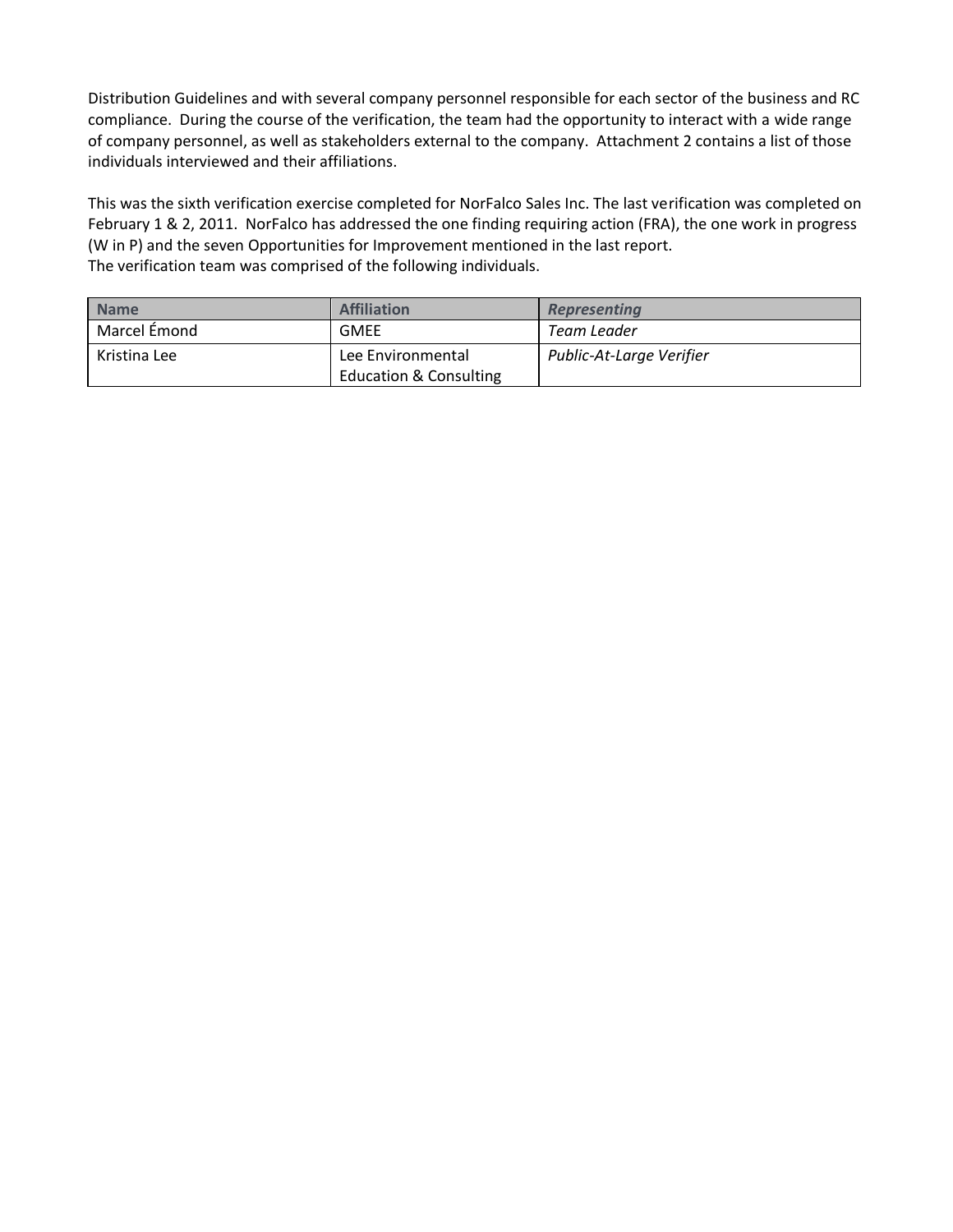## 2. TEAM OBSERVATIONS CONCERNING THE RESPONSIBLE CARE COMMITMENTS (CODES AND BENCHMARK AND COLLECTIVE EXPECTATIONS)

During the verification of NorFalco, the verification team looked for evidence that the company was addressing the expectations documented in the Responsible Care Commitments (152 code elements plus 28 benchmark and collective expectations). While considering all aspects of the Responsible Care Commitments during the verification, the team placed an emphasis on conducting a more in-depth examination of certain company aspects identified by the company or the team. These were mainly related to:

- How NorFalco applies the Xstrata's Sustainable development policy, Codes of Conduct and Social Responsibility (RC appendix A/B/E, AC applicable elements).
- Business continuity & critical Infrastructure (OP-49 to 55)
- NorFalco Risk Management Guidelines for Marine, Rail and Truck transportation and terminal operations (AC-145, OP-12 to 16, OP section 4, OP-56 to 58).
- RC content and Risk Management Guidelines included in terminal service contract (OP-12 to 16, OP section 4, OP-56 to 58).
- NorFalco procedures and practices to assure safe, secure and risk free transportation from its carriers, railroad companies and marine shippers (OP-12 to 16 & OP-28 to 30).
- NorFalco customer sale & technical services to assure a safe handling of sulfuric acid (ST-94 to 110).
- Outreach activities required & practiced at distribution terminals by third parties (ST-115 to 124).
- Emergency response road & terminal (OP-41 to 47)
- Malicious intent and terminal operations/product handling (OP-48).
- Promotion of Responsible Care with its stakeholders (OP-81 to 84, ST-115 to 124).
- Resources conservation in managing the business (OP-76 to 80).

In communicating its observations, the verification team will make repeated reference to the following categories of observations:

- 1. **Findings Requiring Action** document instances where the verification team observes specific company actions (or the absence of company actions) which are inconsistent with the detailed codes and benchmark and collective expectations contained in the Responsible Care Commitments. Where possible, the verification team will communicate, based on their experience and judgment, why it is inconsistent and how the observation relates back to a possible gap in the expected management system and / or the ethic and principles underpinning company actions. The team may also provide advice on how the situation might be responded to.
- 2. **Works in Progress** document instances where the verification team has observed the company selfinitiating actions in response to identified gaps and deficiency arising from other internal or external audit and review activities, or where the company has self-initiated important improvement opportunities.
- 3. **Successful Practices** document instances where the team believes the company has taken actions that strongly support sustained excellence in performance, and which should be communicated throughout the CIAC membership.
- 4. **Improvement opportunities** identify instances where the verification team has observed company actions and decision making as being largely consistent with the expectations detailed in the Responsible Care Commitments, but for which the team is of the opinion that the company could support further improvement by considering alternate or additional benchmarks when undertaking its planning and decision making.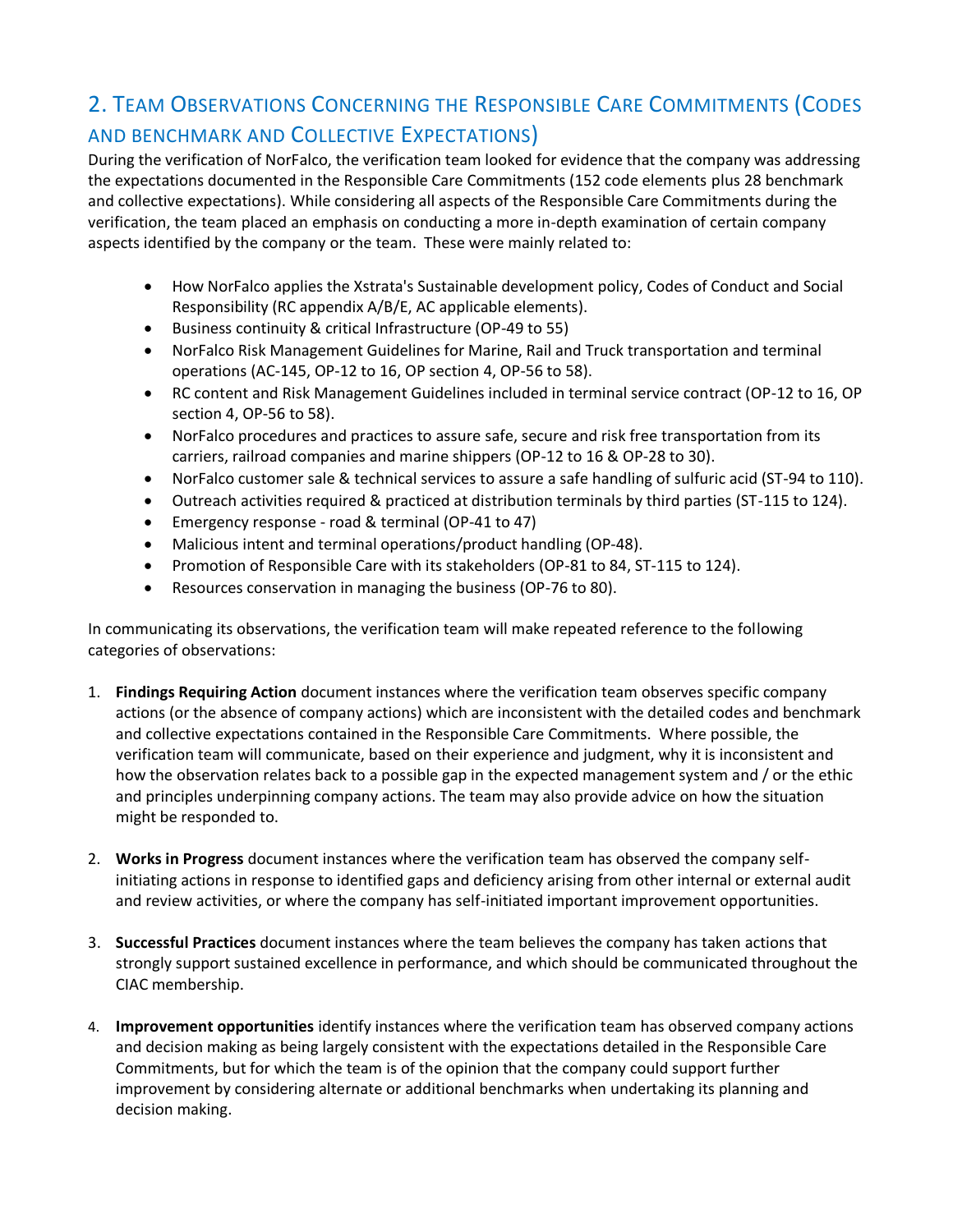The verification team's observations of how the company has addressed the Responsible Care Commitments are as follows:

## 2.1 Team Observations Concerning Operations Code

#### **2.1.1 Design and Construction of Facilities and Equipment**

The company does not design, build, own or operate a facility. NorFalco ensures that when they contract with third parties, that they have sound facilities/operations by applying the NorFalco Terminal Risk Management Guidelines to their contract content, and that they visit/verify the contractor facilities at regular intervals to assure themselves of compliance to the NorFalco standards.

#### **2.1.2 Operations Activities**

NorFalco does not operate any facilities but have management systems and practices to assure that the contractor operates safely its facility. The NorFalco technical representatives do regular visits at the terminals located within their area of jurisdiction. They have started in 2013 a terminal verification program to assure that these terminals adhere to the NorFalco Risk Management Guidelines. A third party performs site verification every 2 – 3 years and the NorFalco representatives discuss the findings with the operation contractor. As of now, they verified 3 out of 12. The team scrutinized the first terminal audit report and noticed that the required follow up action plan had not been initiated more than 3 months after the site visit.

**Improvement Opportunities***: Ensure the follow up of third party terminal verification report findings within 30 days.*

The team found evidence of the management practices with the visited site and during the interviews conducted with the management of the other four terminals. The team also observed that there was a discrepancy in evaluating the risk scenarios (not standardized) for a few terminals along with the requirement to have a uniform outreach process to notify the affected parties (adjacent neighbors) in case of an emergency occurring at the terminal. The team also noticed that some terminals do not or partially comply with the contract articles on "emergency response."

**Improvement Opportunities***: Re-assess the Terminal Risk Management Guidelines wording and/or implementation to ensure that all terminals have the same approach to the product risk management, the worst case and most probable case scenario, their outreach activities with their adjacent /nearby neighbours and clarification of the guidelines to be in compliance with terminal contract articles 22.1 and 22.4.* 

The team also examined the Risk Transportation Guidelines to select, approve and manage the carriers that transport the sulfuric acid including ongoing practices that are a safe, secure and environmentally problem free. The NorFalco carrier selection process for their core carriers is efficient and rigorous and includes annual audit about their transportation road performance record with follow up as required. The NorFalco carriers that haul on an infrequent basis and the customer carriers are not submitted to the same rigorous approach of annual road performance scrutiny.

**Improvement Opportunities***: Re-assess the transportation selection/approval criteria for carriers customer pick up and company secondary carriers to ensure similar safe road performance as required for the NorFalco selected primary carriers.*

NorFalco is requiring its carriers to pressure test its flexible hoses on a quarterly basis to eliminate any accidental hose failure and maintain a register. The norm in the industry is for an annual testing and at best twice per year.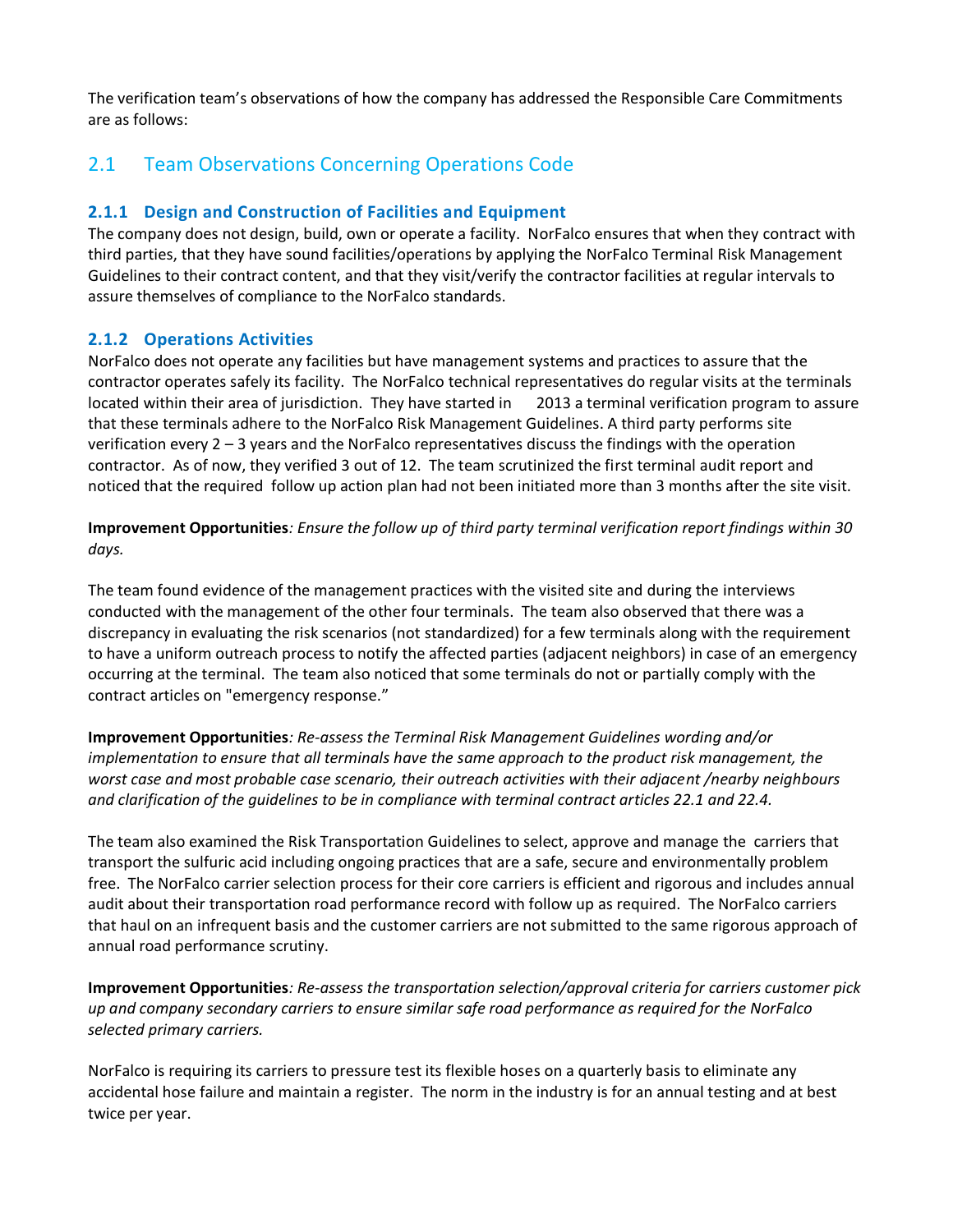**Best Practice:** *Procedure to pressure test the carrier flexible hoses on a quarterly basis and maintain data on hose testing is considered an industry best practice.* 

The team examined the Rail Transportation Guidelines content and the process for implementing the guidelines for primary railroads (class 1) and the subcontracted carriers (short line railroads). There is evidence that short line railroads were submitted to a RC self assessment (a few yrs ago) but it was not clear on how the company has addressed the noted deficiencies in the self assessment reply (e.i.; answer no Vs yes). NorFalco has limited influence on the class 1 railroad in order to convince them to adhere to their Risk Management Guidelines as they are highly regulated by the Federal government.. The guidelines are clear but it does not appear that these guidelines can be effectively implemented (section 1, 3, 4)

**Improvement Opportunities***: Revise and adapt the Rail Transportation Guidelines to effectively apply it to all major and short line railroad companies.* 

The Marine Risk Transportation Guidelines are efficiently applied and properly documented as per the scrutinized documentation. Their chartering broker requires a Q-88 & ISIS report duly filled in and a CDI (third party evaluation) completed before approving the chartering contract.

They have a critical infrastructure and business continuity plan harmonised with Xstrata that was revised in August 2012. Their MSDS are revised every year.

#### **2.1.3 Safety and Security**

The procedures and practices for safety and security compliance are well documented in all the risk guidelines and audited by the Technical staff during the customer and service provider visits. NorFalco also performs third party regular (2 to 3 yrs) verification on terminal and main carriers to confirm that their guidelines are applied by their service providers when their products are manipulated. The guidelines were written to comply with the elements of the codes of practice.

#### **2.1.4 Environmental Protection**

The Risk Management Guidelines include the environment protection activities when handling the product and the activities are audited within the third party periodic verifications (refer to section 2.1.3). They also reinforced the shell thickness of their railcar fleet and improved the valves impact protection in case of an accident to reduce or eliminate a leak.

**Best Practice:** *The rail transportation of sulfuric acid in a tank car reinforced shell is used to reduce and eliminate the risk of an accidental leak in case of a severe impact and is considered a best practice.*

#### **2.1.5 Resource Conservation**

The resource conservation activities are mentioned in the four Risk Management Guidelines. NorFalco encourages its service providers to adhere to a sustainable development approach but the process is at an early stage and progress is to be seen. Resources Conservation is also noted in article 1 of the terminal contract but the team did not verify the application effectiveness of this clause.

#### **2.1.6 Promotion of Responsible Care by Name**

The company promotes effectively Responsible Care by name in its communication with the service providers several of whom are Responsible Care partners or CACD/NACD members which comply with the RC Distribution code of practice. All contracts and Risk Management Guidelines make a reference to RC. The NorFalco personnel also in their communication or discussions make reference regularly to RC topics or activities. The following activities are considered best practices: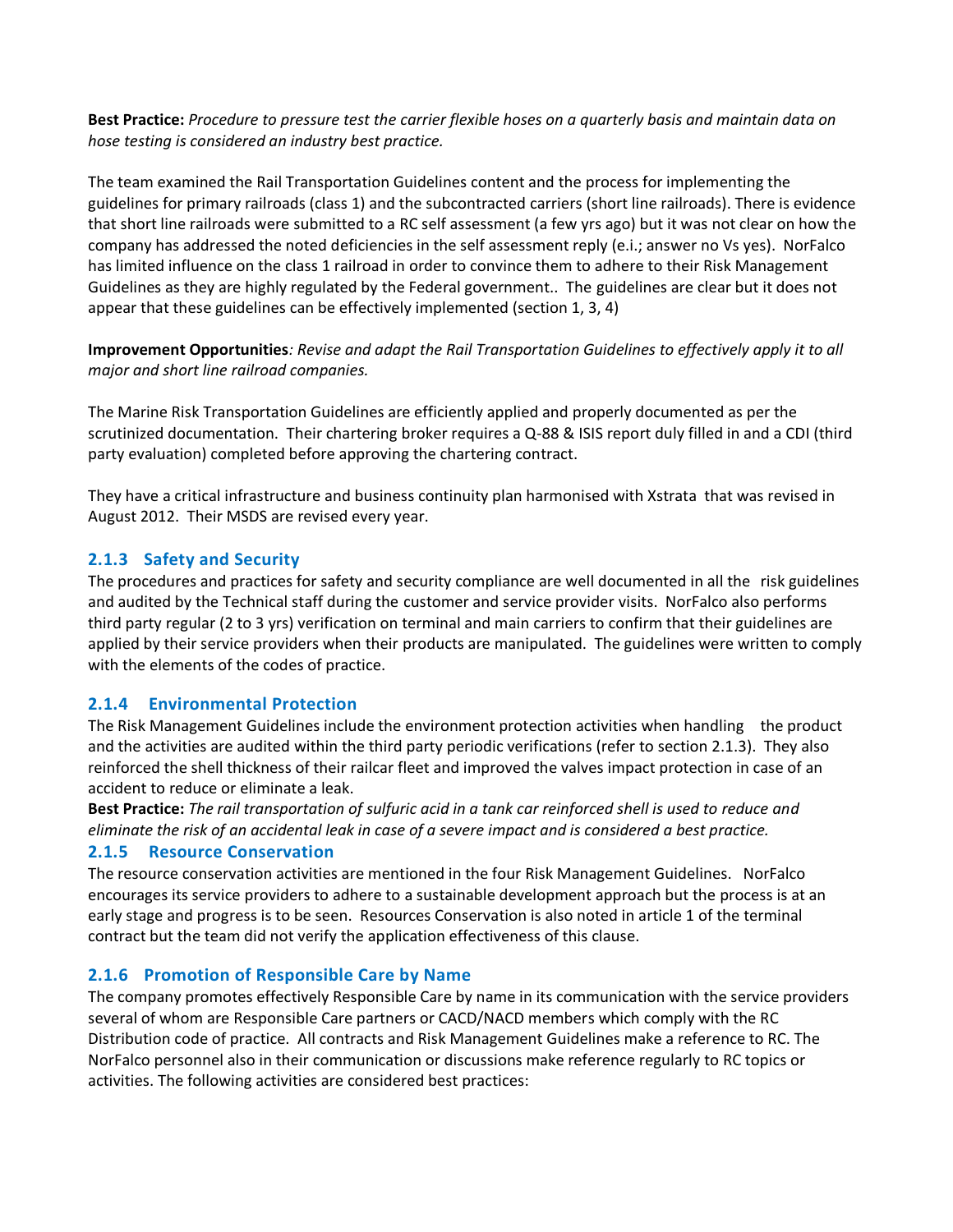**Best Practice:** *Carrier of the year award based on safety criteria and promotion of the award at scheduled RC events.*

**Best Practice:** *NorFalco web site public information and promotion of RC linked to multiple activities related to HSSE are outreach best practices.*

## 2.2 Team Observations Concerning Stewardship Code

#### **2.2.1 Expectations of Companies**

NorFalco is a distributor of a single product, sulfuric acid, at different concentration and does not have any R & D activities. They have extensive technical data on the sulfuric acid properties and documentation in paper or electronic form on how to handle safely while protecting the environment and having a focus on sustainable development. All their knowledge is available for their customers, service providers (terminal, railroad, carriers, etc). NorFalco technical personnel do regular visits to their customer and service providers to ensure they have all the data and required training to properly handle the sulfuric acid. They perform regular verification of all their customers & service providers to assure the application of the RC guidelines. Numerous reports were scrutinized by the team.

NorFalco coordinates every year in different regions (US & Canada) for its customers, service providers and other interested stakeholders a sulfuric acid seminar on how to handle safely sulfuric acid. These seminars are always given under the umbrella of RC.

**Best Practice:** *Every year the company has seminars on sulfuric acid safe handling for its customers and interested third parties including City local first responders. It is considered a best practice.*

#### **2.2.2 Expectations with Respect to Other Parties**

The company performs its business with the Responsible Care Guidelines and ethics as pillars of their day to day activities. They ask and regularly verify by a visit or a site verification that all their customers and service providers adhere to the NorFalco Risk Management Guidelines (4) by giving them the necessary information (paper or electronic) and supporting them in their continuous improvement effort. The same approach is applied to third parties on demand even if there is no direct affiliation. Sulfuric acid information and other related expertise is provided as needed. A key access for the information is their web site [www.NorFalco.com.](http://www.norfalco.com/)

#### 2.3 Team Observations Concerning Accountability Code

#### **2.3.1 Operating Site Communities**

NorFalco does not own or operate any terminal or distribution sites. On the other hand, they make sure that all the contracted terminals have an emergency response plan complying to their Risk Management Guidelines and have an outreach program for the terminal/distribution site adjacent neighbors that could be affected by an emergency situation. It was noted upon verifying the outreach practices of the selected terminals that the approach was not uniform. NorFalco is supporting their service providers in providing any information on the sulfuric acid properties and proper information to any interested stakeholders.

#### **2.3.2 Other Stakeholders**

NorFalco support and participate as required with the CIAC staff and public organizations at the local, regional, federal level to answer any concerns they could have about sulfuric acid especially about HSSE activities.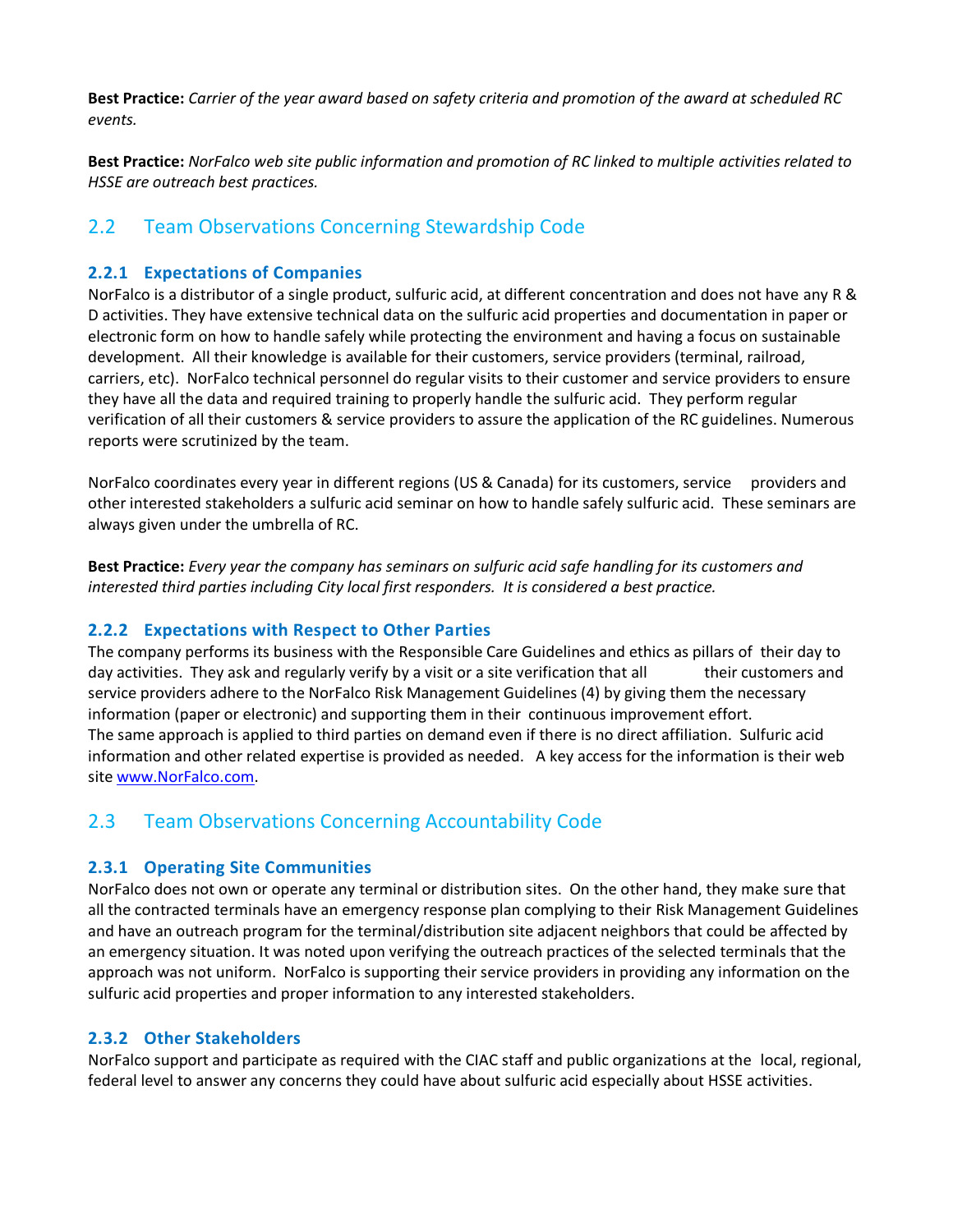They participate actively in Ontario and Quebec regions to the TRANSCAER committee, their outreach activities and work jointly with the railroad companies in diffusing the proper information. They require from time to time that their carrier uses an alternate route to further enhance the transportation safety when a concern has been highlighted.

NorFalco adheres to the Xstrata "Sustainable Development norms (17) and the code of conduct. The norms cover all the business activities and set a minimum standard. These norms include also their Social Responsibility (# 12) and their approach to the product life cycle (# 13). NorFalco was also audited by Xstrata on their compliance (9/2012).

The general public and any interested stakeholder has access either to the NorFalco and GlencoreXstrata web sites.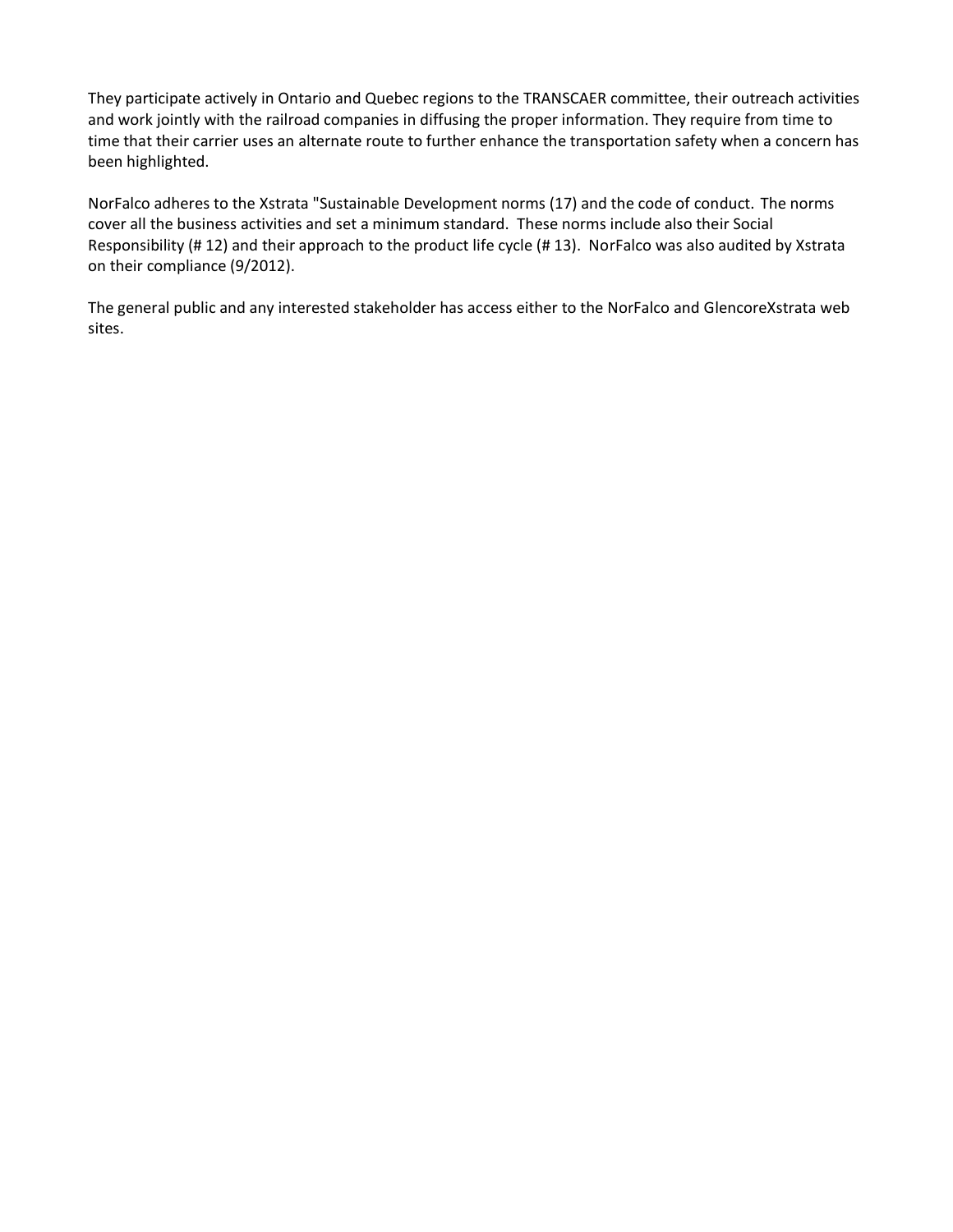## 3. TEAM OBSERVATIONS ON THE COMPANY MANAGEMENT SYSTEM

It is a requirement of Responsible Care that companies have a documented, self-healing management system or systems capable of identifying and responding to deficiencies and otherwise supporting continual improvement across all company business units, functions, and sites and as a framework for implementing the Responsible Care Commitments.

The verification team studied the NorFalco Inc. management system(s) and compared and contrasted the attributes of that system(s) to those of a self-healing overall management system as discussed in the CIAC Management System Guide. The verification team's related observations to the company management system(s) are as follows:

## 3.1 Observations on the PLAN Step

During the PLAN Step of the management system, the company decides what the goals of the company are and how they will be met. In determining those goals, it is expected the company will look inward, across its operations, but will also look outward, considering the expectations of: stakeholders; regulatory requirements; relevant CIAC Responsible Care Commitments and supporting tools; and other industry benchmarks. In considering the PLAN Step of NorFalco Inc. management system, the verification team observed amongst other the following:

- They have an annual budget process that start in July with data gathering and is approved by December for the next year. It includes activities in HSSE as part of the KPI and annual objectives.
- The company has developed thoroughly its cross reference document and assure that the 152 code elements were covered by a documented procedure or practice when applicable and has identified clearly when an element was not applicable (E.I.; N/A - R&D elements).
- All their practices are documented and kept in a central file (mgmt software) available to identified employees with a proper access code.
- Have ongoing benchmark activities on key RC activities and continuous improvement plans e.i.; risk communication, TRANSCAER.
- Employee training, competency and skill performance review.
- Owner GlencoreXstrata periodic audit on conformance with their corporate policies -sustainable development, business practices, codes of conduct.
- Documented Annual objectives.
- Follow up of corrective action plan for continuous improvement from noted deficiencies.
- Ongoing discussions with their customers and service providers to identify opportunities to improve the operation practices in HSSE performance.
- Have business KPI regularly reviewed at mgmt meetings.

Some activities of the management "PLAN" step related to RC are highlighted in Section 2.

## 3.2 Observations on the DO Step

During the Do Step in the management system, the company converts the decisions of the PLAN Step into action and ensures awareness and understanding by all involved. It is expected that the company will implement an organizational structure, assign responsibilities to appropriate personnel, supply sufficient training and resources to execute planned actions and develop and document standards, procedures and programs, as applicable.

In considering the DO Step of NorFalco Inc. management system, the verification team observed the following:

All the NorFalco employees have job descriptions (tasks & responsibilities) from the president to the clerical employee. The company adheres to and must comply with the GlencoreXstrata corporate policies as far as the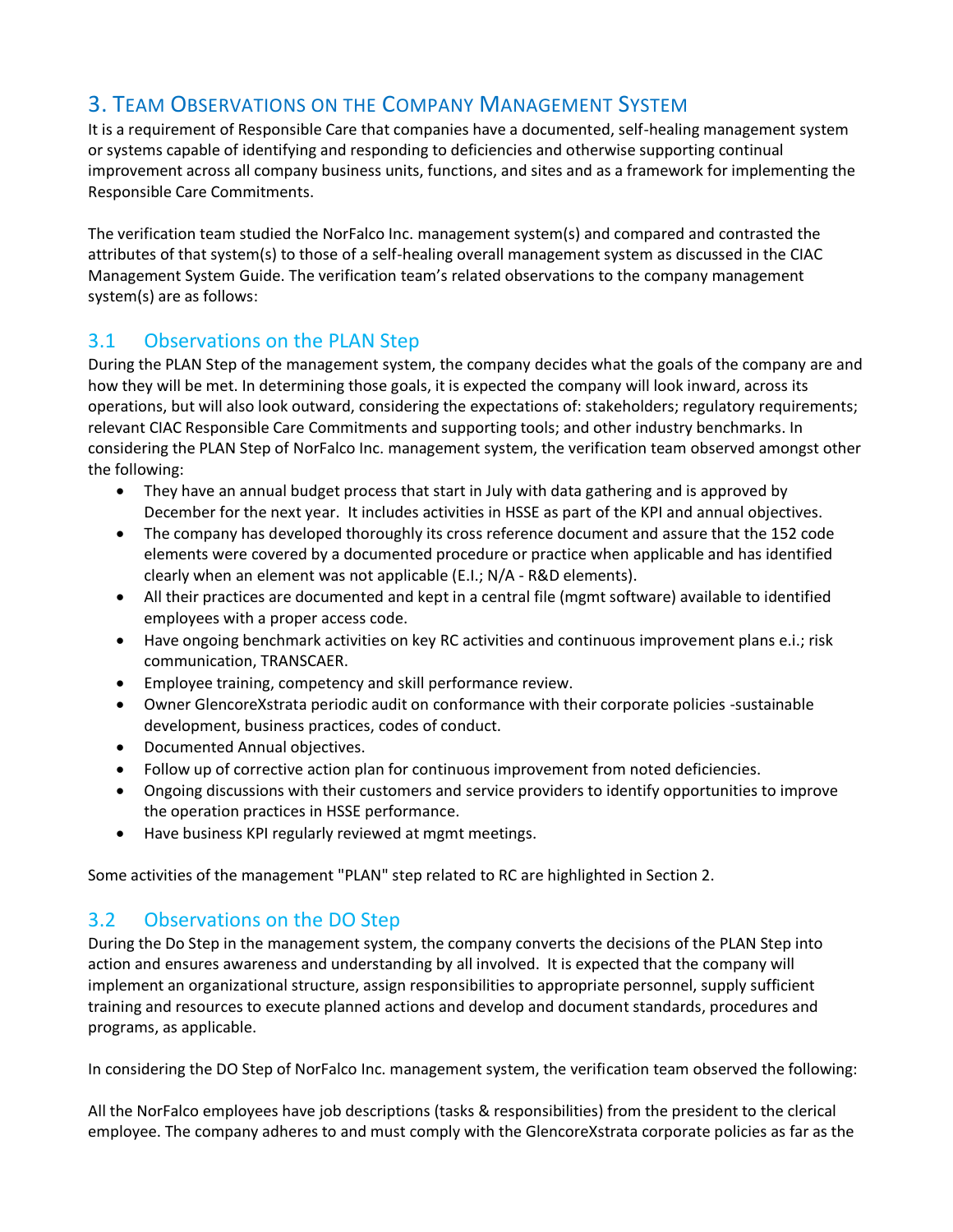codes of conduct, the sustainable development topics (17) and the guidelines on business practices. Xstrata has conducted a corporate audit in September 2012.

NorFalco has a management system around their core activities which are the customer services and the sulfuric acid risk management for all their sectors; marine, rail, road and terminal. They have procedures to manage their customer sales and technical support and to ensure that their transportation and terminal/transloading providers handle the sulfuric acid with the same standards as NorFalco.

The management system and related practices are in compliance with the Responsible Care guidelines and codes of practices with its 152 elements.

NorFalco has a board of directors and a senior management team meeting at regular intervals. Meeting highlights are documented and necessary action plans followed to completion. They have an annual budget process with annual objectives including HSSE topics as required for correcting deficiencies and opportunities for improvement. They have a Responsible Care coordinator along with key individuals responsible for the implementation and control of procedures and practices for complying with the 152 elements and identifying activities for continuous improvement.

They have contracts with their customers and service providers and both must adhere to and comply with the Risk Management Guidelines (4) as written in these contracts. They have regular meetings with customers (documented) and also an annual documented assessment of their practices. The verification team has scrutinized related documentation and practices to assure themselves of ongoing application. They have recently revised their customer contract to include guidelines articles on sustainable development and revised other articles to better reflect their approach to the intent of the new Responsible Care codes of practice. To date, some customers have not acknowledged and signed the revised contract.

**Works in Progress:** *Ensure that all present terminals will sign and adhere to the newly revised contract which includes added requirements on sustainable development, anti-bribery, anti-corruption amongst other focus areas.* 

Several activities of the management "DO" step related to RC are highlighted in section 2.

#### 3.3 Observations on the CHECK Step

During the CHECK Step in the management system, actions carried out in the DO Step are assessed to determine if they are actually being carried out according to plan, and whether they are achieving the desired outcomes and delivering continual improvement. Here, the overall management system and components will be reviewed along with employee competences for assigned responsibilities, internal and external audits will be undertaken, incidents will be assessed to identify root causes, and performance measurement will be conducted and reviewed.

In considering the Check Step of NorFalco Inc. management system, the verification team observed the following:

NorFalco has key performance indicators and they are regularly monitored in the management meetings. The management meeting action plans are documented.

GlencoreXstrata has an audit process to assure compliance of its management systems related to its subsidiary NorFalco Inc. There was a corporate Risk Management audit in 2013 conducted in accordance with Glencore protocols and the new management of Glencore Xstrata responsible for the sulfuric acid distribution fully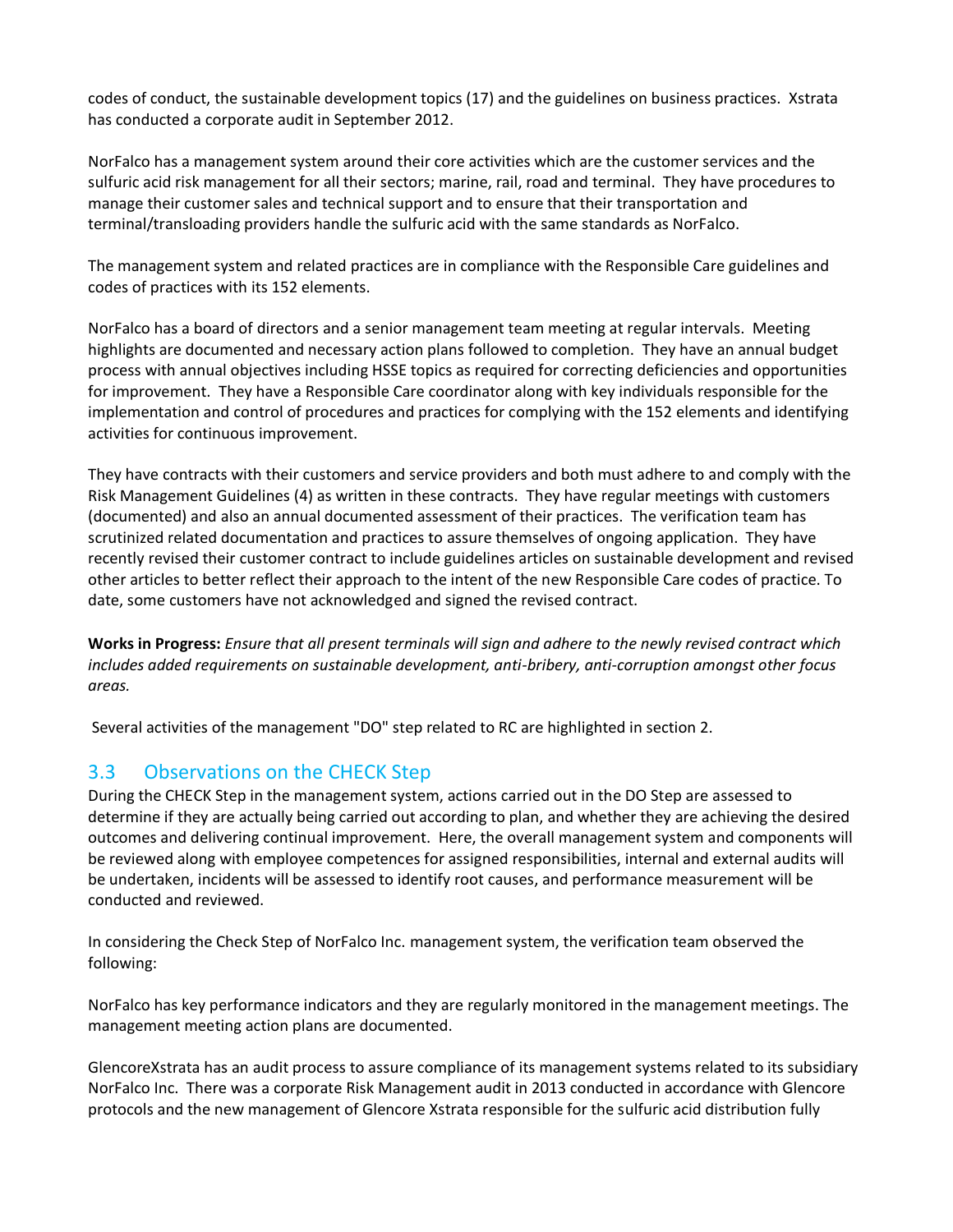endorse the NorFalco Inc. approach to adhere to RC for its management systems and related practices. NorFalco is waiting to see the 2014 corporate audit schedule.

NorFalco has its own internal verification process for compliance to the RC codes of practice and periodic visits and verification of its customer and service providers. They also hire third party verification firm to perform independent verifications of their primary carriers and since 2013 terminal/transloading contractors. The team has scrutinized related documentation for road and rail carriers and made some phone interviews with terminal management to verify compliance with the NorFalco guidelines and practices (set topics).

NorFalco has an incident and accident reporting mechanism including root cause and corrective action plan as appropriate with documented investigation and root cause finding and the team has scrutinized related documentation. NorFalco has an employee annual performance assessment and an employee succession plan.

Some activities of the management "CHECK" step related to RC are highlighted in section 2.

#### 3.4 Observations on the ACT Step

During the ACT Step in the management system, the company translates the results of the CHECK Step into corrective actions for improvement. This includes revisiting the PLAN Step to decide whether changes are need to the company's stated goals or action plans, policies and procedures for achieving those goals. Considerations when examining the Act Step include whether and how: audit and review findings are responded to; performance is communicated internally and externally; employee and contractor performance is rewarded and corrected, etc.

In considering the Act Step of NorFalco Inc. management system, the verification team observed amongst other the following:

They have an internal audit process by their technical personnel to assure that a new customer has the proper equipment and knowledge to handle the sulfuric acid before the first delivery. They also have regular visits to assure compliance of their safety and environmental compliance.

They have a road carrier and terminal contractor selection and approval criteria before hiring and ongoing relationship (periodic visits and annual verification) to assure safe handling of the product.

They provide customers with written feedback of their visits and on site verifications and request remedial action plan as required. They have the same approach for their carriers and they require an action plan on the areas for improvement. They also have a ranking process for their main carriers and an annual carrier safe award based on set safety criteria.

All internal audit /verification reports (corporate and internal) are followed by a written action plan with set schedule. The audit/verification action plans are followed at the senior management committee. KPI and annual objectives are monitored monthly and corrective action plans implemented as required They have an employee annual performance appraisal process and succession planning. Some activities of the management "ACT" step related to RC are highlighted in section 2.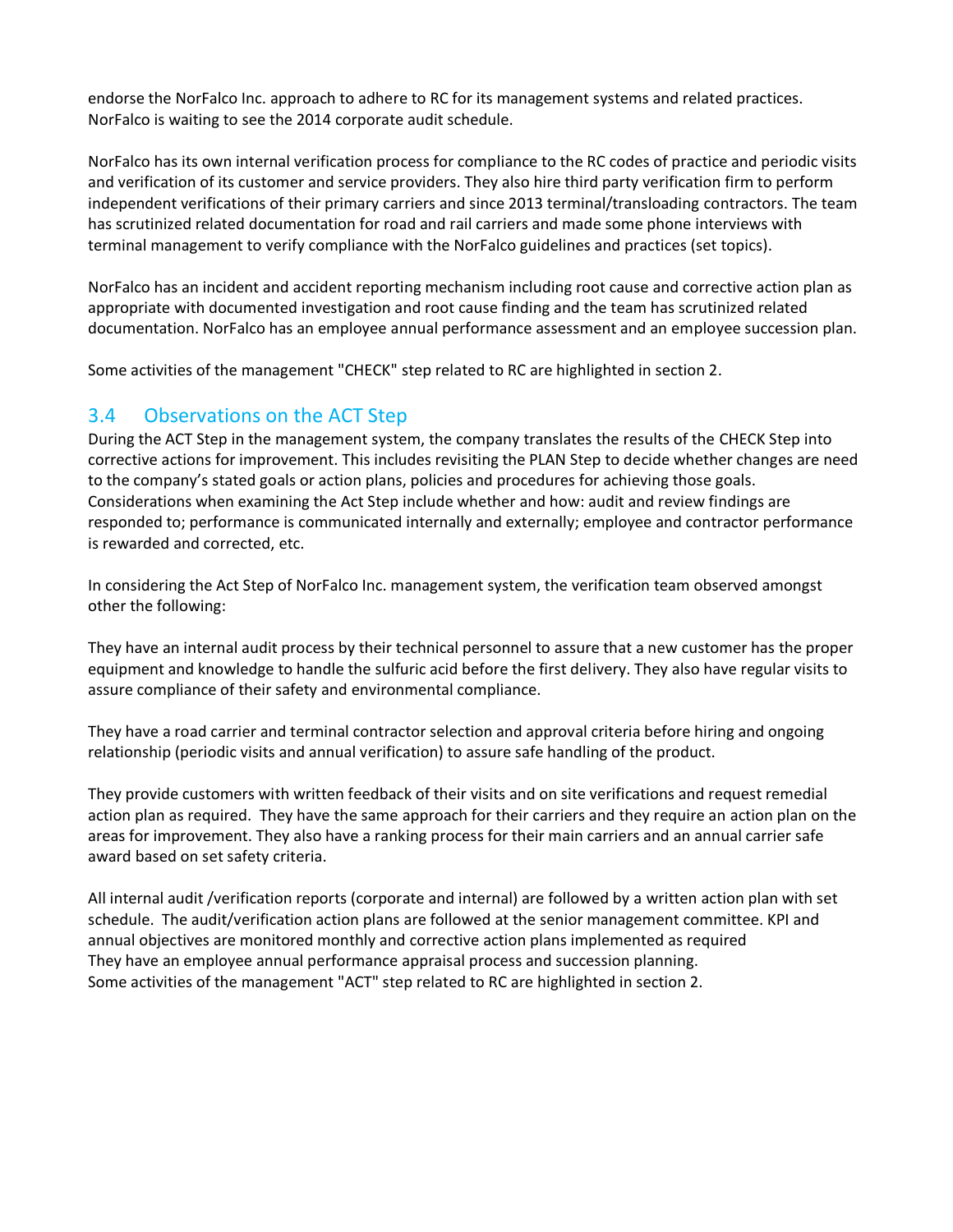## 4. TEAM OBSERVATIONS ON THE RESPONSIBLE CARE ETHIC AND PRINCIPLES FOR **SUSTAINABILITY**

Each CIAC member company is formally committed to the ethic of "*Doing the right thing, and being seen to do the right thing*." This ethic, along with the principles for sustainability are expected to guide the company's decision making and practices. In conducting the verification, the team is looking to understand how well the ethic is understood and adopted within the company, and the degree to which the principles inform the manner in which the company does its business.

The verification team carefully observed NorFalco Inc. decision making processes and actions and compared and contrasted the attributes of those with the attributes of a company guided by the Responsible care Ethic and Principles For Sustainability as discussed in the Responsible Care Commitments (Appendix E). The verification team's related observations on the company's application of the *Responsible Care Ethic and Principles for Sustainability* are as follows:

NorFalco was a wholly owned subsidiary of Xstrata and is now a Glencore Xstrata subsidiary. Xstrata had and Glencore Xstrata has corporate policies for codes of conduct and Sustainable development. The new Glencore Xstrata corporate management has agreed to migrate elements of the NorFalco Inc. RC management approach and related practices to some Sulfuric acid distribution activities worldwide and migrate the best sustainable development practices identified in either companies prior to the merger. The process is at an early stage and in progress.

Xstrata previous to May 2013 strongly supported NorFalco adhering to RC and Guiding principles. NorFalco Inc. fully endorsed the RC Ethic and the Xstrata Sustainable development guidelines. These guidelines are comprehensive and elaborate and cover all aspects of RC ethic/ Compliance (appendixes; A/B/ E).

#### **Best Practice:** *Inclusion of the respect of human rights in their values, codes of conduct and social responsibility documents is considered a best practice.*

There is evidence in their daily activities with their customers and service providers of ongoing steps to promote the Responsible Care such as in service contract terms, safe award for the carriers, their TRANSCAER activities, the support on HSSE related activities with their customers and service providers. They also give sulfuric acid handling training to non customers on request.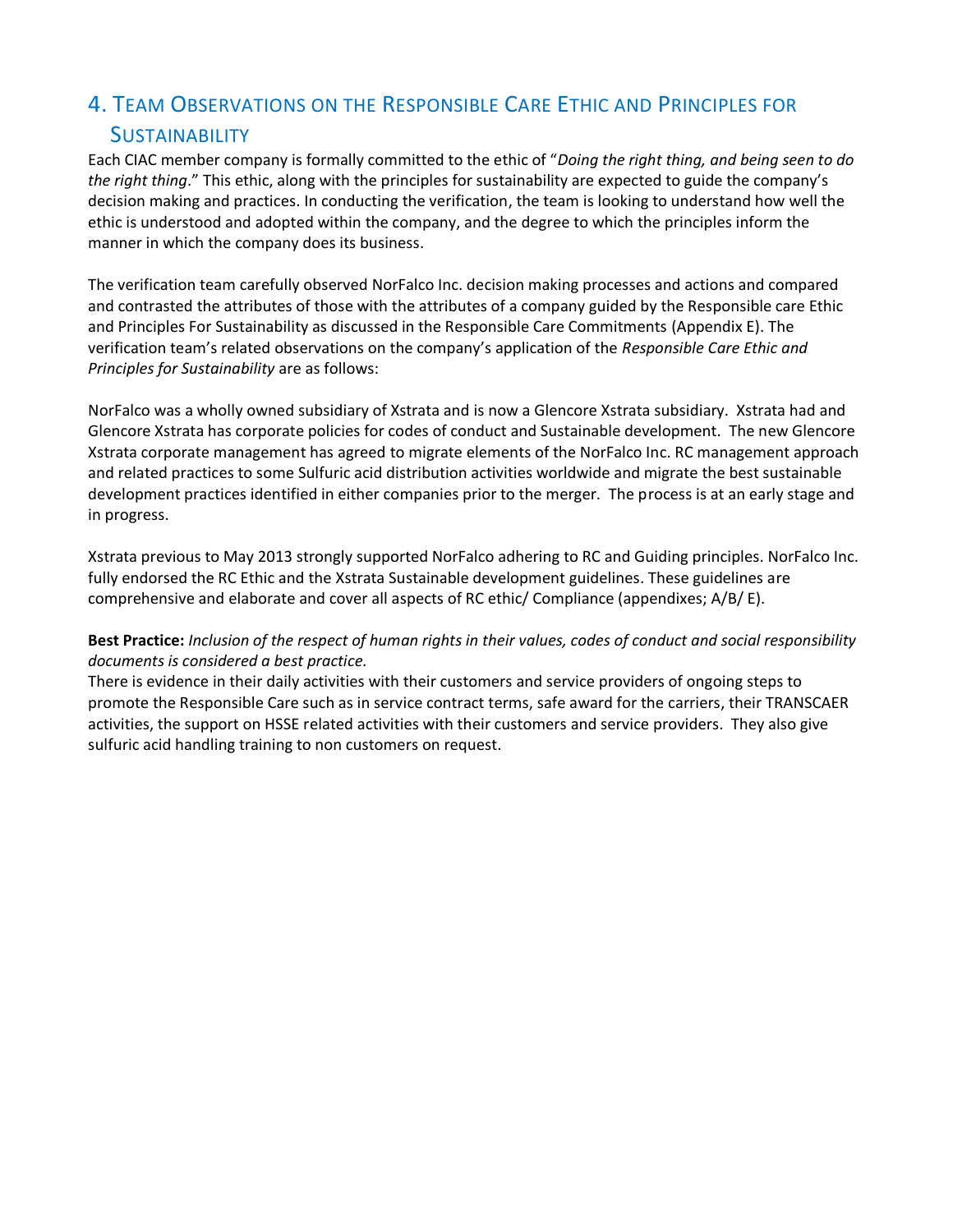## 5. VERIFICATION TEAM CONCLUSION

As a result of the examination conducted, and in consideration of the observations communicated within this report, the verification team is of the opinion that the Responsible Care Ethic and Principles for Sustainability are guiding company decisions and actions, and that a self-healing management system is in place to drive continual improvement. The team believes that the company is capable of responding to the range of **Work in Progress** and **Opportunities for Improvement** identified during the verification, as summarized in the Executive Summary and discussed in detail in the report. The verification is complete and no further involvement is required by the verification team**.**

*Marcel Émond* Chief Verifier for CIAC Verification team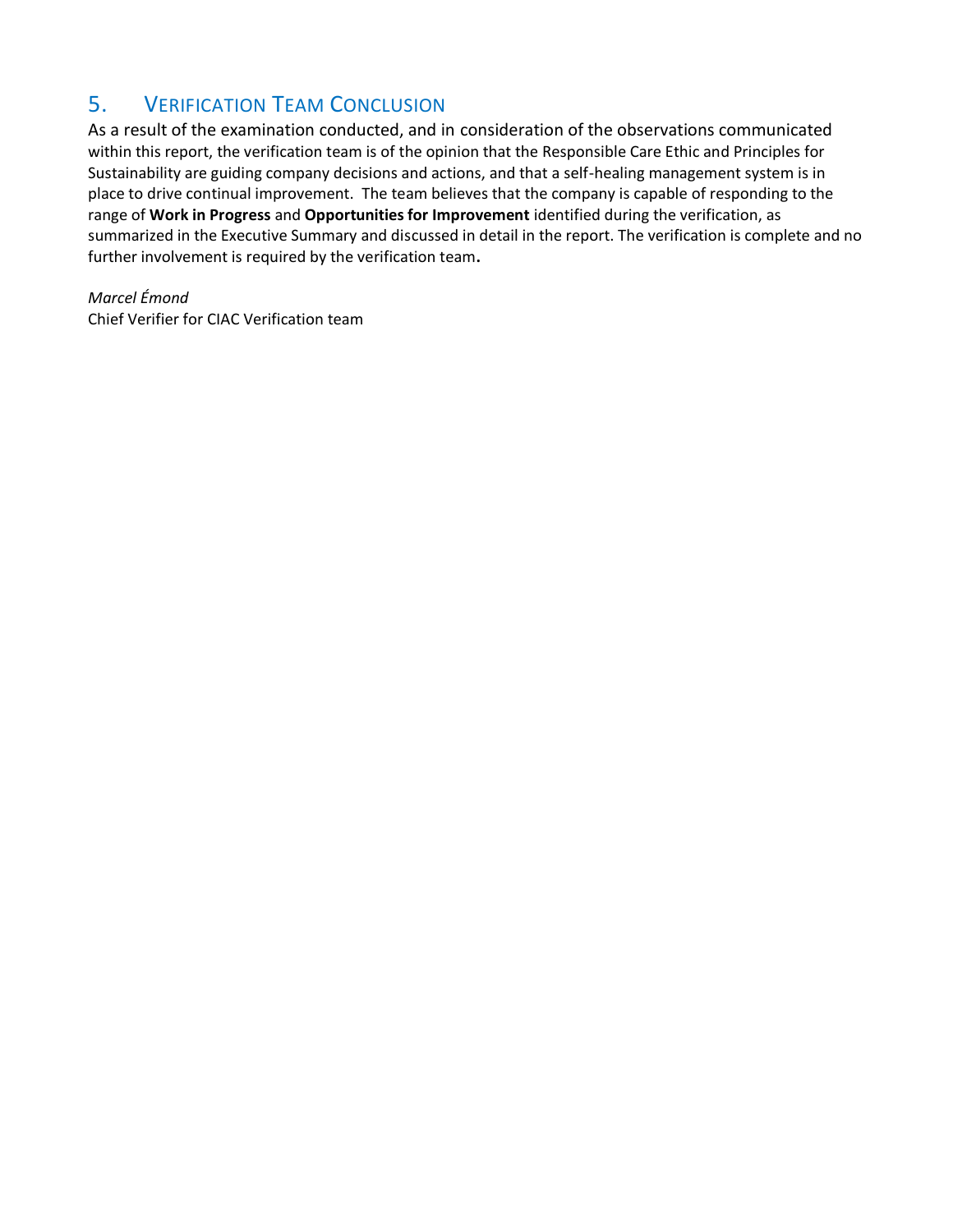## ATTACHMENT 1: COMPANY RESPONSE TO VERIFICATION TEAM REPORT

On behalf of NorFalco, A Glencore Company I have reviewed this verification report. The observations and conclusions contained in the report have been discussed with the verification team.

The Re-Verification was focused on key areas of the NorFalco operations to effectively use their time, and as a result, added value to the process.

NorFalco, A Glencore Company will communicate the results of the verification exercise with its CIAC peers at their next meeting, and will discuss the verification results with our stakeholders, including those representing communities near our operating sites.

We will give consideration to the *Improvement Opportunities* identified by verification team and will assist the CIAC in communicating and sharing the identified **Successful Practices** to other CIAC members. As discussed during the verification process we plan to complete the identified **Work in progress**. Our progress in implementing those plans will be discussed when preparing our Annual Statement of Re-Commitment to Responsible Care, and communicated to the verification team at the time of our next verification.

Tom Hobbs Director, Technical and Risk Management NorFalco, A Glencore Company December 30, 2013